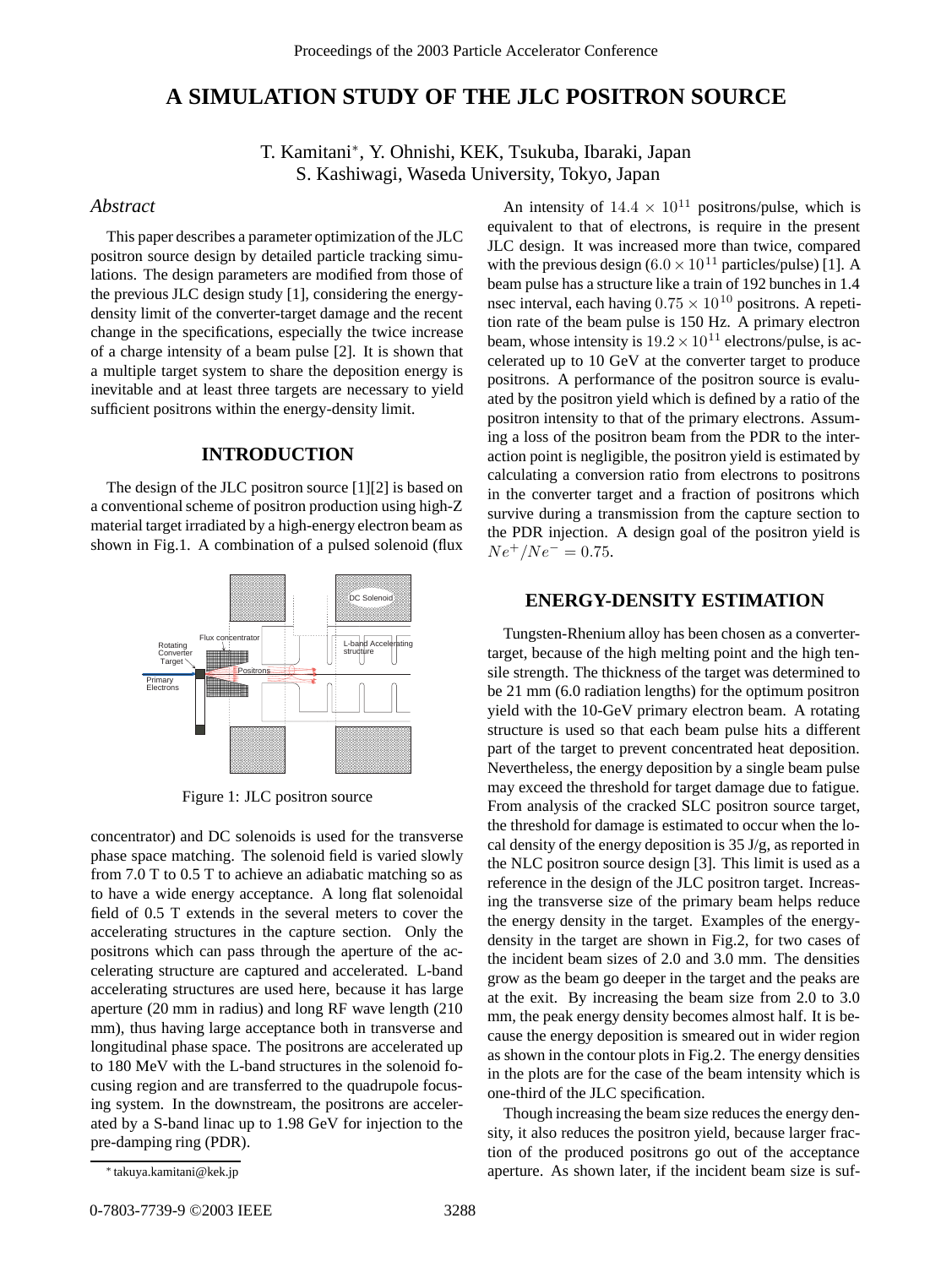

Figure 2: Energy density distribution

ficiently large concerning the energy density, the positron yield is far below the requirement. To keep the density well below the threshold with sufficient positron yield, multiple target system is used for the energy deposition to be shared as proposed for the NLC [3]. A candidate multiple tar-



Figure 3: Multiple target system

get system for the JLC is shown in Fig.3. To divide the bunches in a beam pulse into three, an RF deflector cavity whose oscillation is synchronized to every third bunch is used. The three groups of the sparse bunches go towards the different target. Each target is followed by a positron capture section and a collimator to define energy and emittance. The three groups of the produced positrons are then merged with another RF deflector cavity. To see the effect of using the multiple targets, the peak energy density and its dependence upon the incident beam size is evaluated for the case of one to four targets. The result is shown in Fig.4. The EGS4 shower simulation code [4] was used to calculate the energy depositions in small volumes in the target. The acceptable minimum beam sizes to clear the density limit are 4.8, 3.2, 2.5, 2.1 mm for single, 2, 3, 4 target systems, respectively. By using multiple target, the acceptable beam size become smaller.



Figure 4: Energy density as a function of beam size

#### **POSITRON YIELD ESTIMATION**

In order to estimate the positron yield for each case of the multiple target systems, detailed particle tracking simulations were performed.

As a first step, positron production in the target was simulated using the EGS4 code. Approximately, twentythousand positrons were generated in the 21-mm thick tungsten-rhenium target from a thousand initial electrons of 10-GeV beam energy. Samples for different incident beam sizes were generated, assuming the transverse incident particle distribution is a two-dimensional gaussian and were used as input data for later simulations.

Capture efficiency of the solenoid focusing system was evaluated by tracking simulations with a step-by-step integration of the equation of motion, including a focusing magnetic field, an accelerating field and a detailed aperture constraints in the capture section [5]. The step size was 0.25 - 1.0 mm. Typical number of the particles after the capture section was three thousand.

To estimate a beam transmission efficiency of the 1.98- GeV positron injector linac, particle tracking was performed with the SAD code [6] in a six-dimensional symplectic manner. The positron focusing system in the linac is a combination of a FODO of singlets and periodic triplet quadrupoles. In Fig.5, a preliminary design of the beam optics and the layout in the linac is shown, as well as an example of the beam transmission efficiency along the linac. Here, the beam optics from the defining collimator till the junction of the three beams and that for the transfer line to the PDR were omitted. In this simulation, an aperture radius in the linac was assumed to be 10 mm and an acceptance cut by the energy and emittance defining collimator, located just after the capture section, were also taken into account.

Finally, PDR acceptance cuts were applied to the sample particles after the tracking simulation in order to estimate the positron yield. The acceptances for PDR injection were assumed to be 0.027 rad.m in the transverse emittance, *±*1 percent in the particle energies and 24 mm in the longitudi-